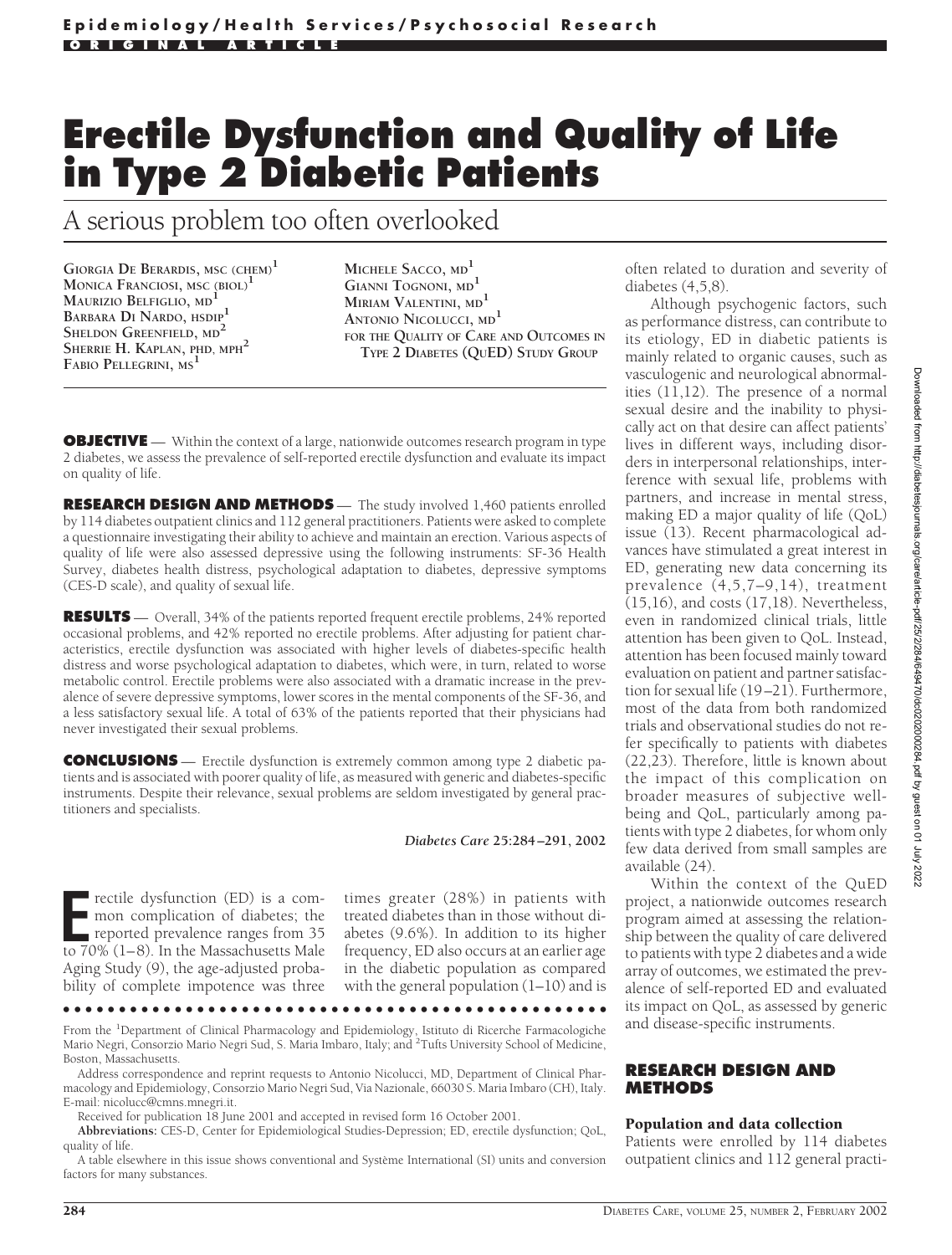tioners. Physicians in all regions of Italy were identified and selected according to their willingness to participate in the project. All patients with type 2 diabetes were considered eligible for this project, irrespective of age, duration of diabetes, and treatment. In diabetes outpatient clinics, patients were sampled by using random lists, stratified by patient age ( $65$  or  $\geq 65$  years). Each center was asked to recruit at least 30 patients, whereas general practitioners enrolled only those patients for whom they were primarily responsible for diabetes care. Patients were scheduled to be followed for 5 years, and information was to be collected at 6-month intervals. We report here a cross-sectional evaluation, based on baseline patient data.

General medical history and diabetesspecific data were collected by the patients' physicians using forms specifically developed for the project by the scientific committee. For all clinical variables, the last value in the previous 12 months was requested. Because normal ranges for glycated hemoglobin varied among the different centers, the percentage change with respect to the upper normal value (actual value/upper normal limit) was estimated and multiplied by 6.0.

All subjects were asked to complete a questionnaire upon entry into the study and at 6-month intervals over a period of 3 years. The questionnaire was selfadministered and then sent anonymously to the coordinating center in prepaid envelopes. Prevalence of ED was determined by asking the patient how often he had experienced problems in attaining and maintaining an erection during the past 6 months, with responses calibrated on a five-level scale (from never to more than once per week). Patients were then grouped into three classes, according to reported frequency of ED: never, occasionally (once per month or less), or frequently (almost every week or more than once per week). For the purposes of our analyses, we considered only those patients who reported frequent erectile problems as affected by ED.

The presence and severity of diabetes complications and comorbidities were summarized by using the Total Illness Burden Index, a widely used comorbidity measure specifically developed for outpatient populations (25). This index can be used as a continuous measure or categorized in four classes of increasing severity.

The questionnaire also investigated how often in the past 12 months the doctor in charge of diabetes care had asked the patient about problems with his sex life. Answers were given on a five-point scale ranging from "at every visit" to "never."

#### QoL measures

QoL was assessed using generic and diabetes-specific measures. The latter were developed in the framework of the Diabetes Outcomes Research Project (PORT)- Diabetes 2 (26).

#### SF-36 Health Survey

The SF-36 Health Survey is one of the most widely used measures of health-related QoL and consists of 36 items covering eight dimensions: physical functioning (PF), role limitations caused by physical health problems (RF), bodily pain (BP), general health perception (GH), vitality (VT), social functioning (SF), role limitations caused by emotional health problems (RE), and mental health (MH)  $(27)$ . Scores on all the subscales are transformed linearly to a possible range of 0–100; higher scores indicate more favorable physical functioning/psychological well-being.

# CES-D Scale

The CES-D Scale is a self-reported measure of depression that is widely used in various settings and patient populations. It is composed of 20 items addressing symptoms of depression during the previous 4 weeks. Symptom frequency is rated from "none of the time" to "most or all of the time" on a four-point Likert scale (28). Values of the Center for Epidemiological Studies-Depression (CES-D) Scale range from 0 to 60; values  $\geq 16$  indicate the presence of depressive symptoms (29). In a sample of elderly inpatients, the sensitivity of such a cutpoint was 73% for any depression and 90% for major depression; the associated specificity was 84% in both cases (30). More recently, a CES-D score  $\geq$ 21 has been proposed for the screening of major depression in outpatient elderly subjects, yielding a sensitivity of 92% and a specificity of 87% (31).

# Diabetes-related stress

Composed of eight items, the diabetesrelated stress scale is derived from the questionnaire developed by Dunn et al. (32) and investigates the psychological adaptation to and acceptance of diabetes.

In particular, this scale assesses feelings of being "different" and leading a different lifestyle, of living under a life sentence, and of diabetes being "the worst thing that ever happened." Answers are given on a five-point Likert scale, ranging from "strongly disagree" to "strongly agree." The scores range from 0 to 100, and higher scores indicate higher levels of stress.

#### Diabetes health distress

The diabetes health distress scale is composed of five items and explores the extent to which diabetes can be a source of frustration, discouragement, nuisance, or concern. Patients are asked how often in the past 4 weeks diabetes was responsible for such feelings, and answers are given on a five-point Likert scale, ranging from "all of the time" to "none of the time." Responses are scaled from 0 to 100, and higher scores represent higher levels of distress.

#### Sexual life questionnaire

The sexual life questionnaire comprises six items used to explore quality of sexual life. Subjects are asked to score how much the following aspects influenced their sexual life: problems connected to overall physical health, diabetes, tension or stress, fatigue or lack of energy, general lack of interest in sex, and problems specifically due to gallbladder disease or treatment. Answers are rated from "a great deal" to "not at all" on a five-point Likert scale. Scores are scaled from 0 to 100, and a higher score indicates a better quality of sexual life.

Except for the SF-36 Health Survey, largely used in the Italian population (33), all the instruments were translated, cross-culturally adapted, and validated in Italian specifically for the QuED study. Results relative to the validation process for CES-D, diabetes health distress, and diabetes-related stress have been reported elsewhere (34). All three scales showed excellent psychometric characteristics; for all scales, the Cronbach's  $\alpha$ -coefficient largely exceeded the minimum accepted value of 0.70 (stress 0.81, distress 0.91, CES-D 0.89).

# Statistical analysis

Patient characteristics according to ED frequency were compared using the  $\chi^2$ test. When a continuous variable was categorized in more than two levels, the  $\chi^2$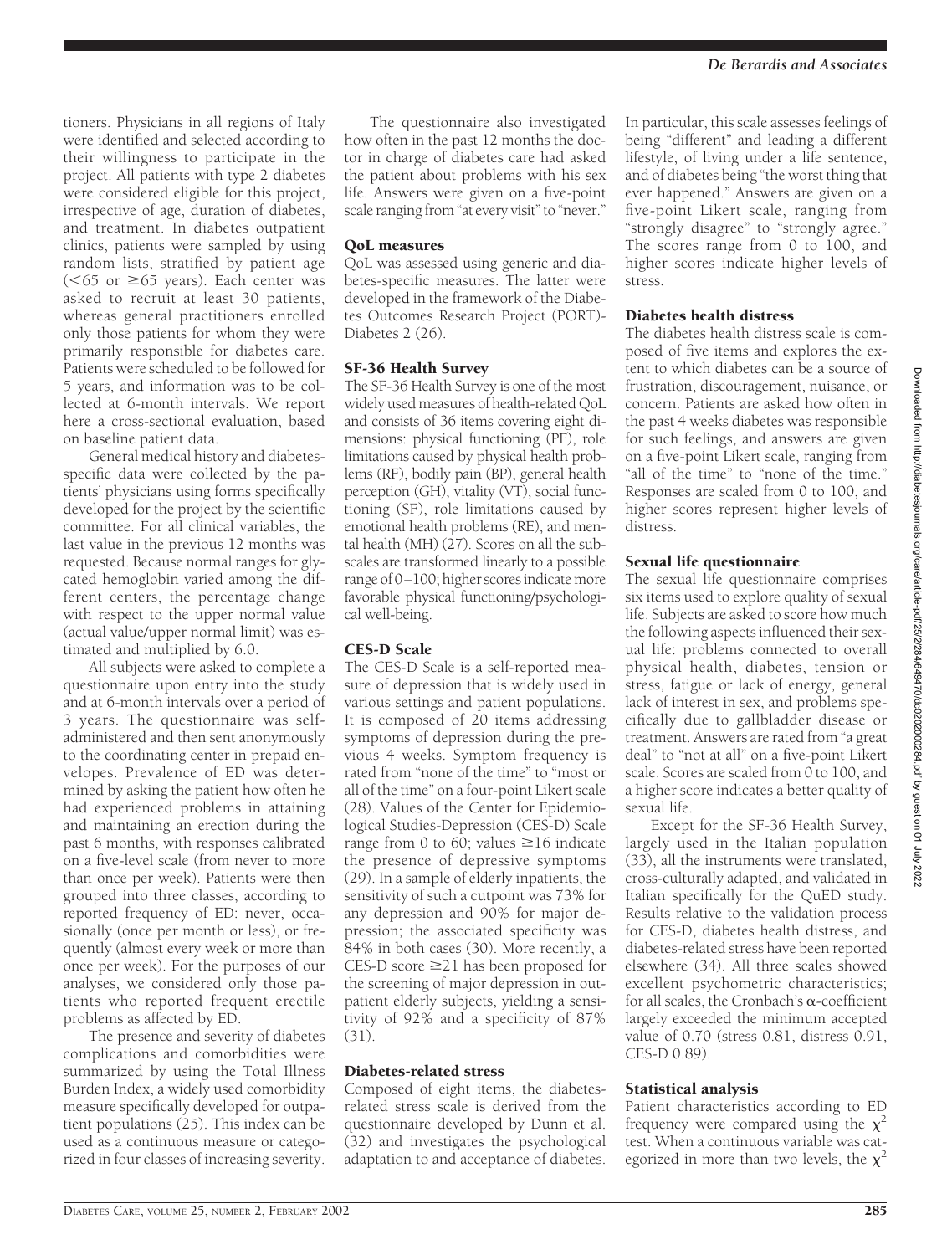# *Erectile dysfunction and quality of life*

| Table 1—Characteristics of the study population according to the frequency of ED ( $n = 1,460$ ) |  |  |  |  |  |  |
|--------------------------------------------------------------------------------------------------|--|--|--|--|--|--|
|--------------------------------------------------------------------------------------------------|--|--|--|--|--|--|

|                              | Frequency of ED |              |            |                  |
|------------------------------|-----------------|--------------|------------|------------------|
| Characteristics              | Never           | Occasionally | Frequently | $\boldsymbol{P}$ |
| п                            | 615             | 346          | 499        |                  |
| Age (years)                  |                 |              |            | 0.001            |
| $\leq 55$                    | 205(61)         | 68 (20)      | 64 (19)    |                  |
| 56–65                        | 224(42)         | 145(27)      | 168(31)    |                  |
| >65                          | 160(31)         | 121(23)      | 243 (46)   |                  |
| School education (years)     |                 |              |            | 0.01             |
| $\leq 5$                     | 259 (49)        | 120(23)      | 154 (29)   |                  |
| $6 - 8$                      | 169 (38)        | 106(24)      | 166 (38)   |                  |
| $9 - 13$                     | 131 (38)        | 87(25)       | 130 (37)   |                  |
| >13                          | 43 (39)         | 27(25)       | 39 (36)    |                  |
| Marital status               |                 |              |            | 0.9              |
| Single/widow                 | 93 (43)         | 48 (22)      | 74 (34)    |                  |
| Married                      | 522 (42)        | 298 (24)     | 425 (34)   |                  |
| BMI (kg/m <sup>2</sup> )     |                 |              |            | 0.6              |
| $\leq$ 25                    | 149 (39)        | 97(25)       | 137 (36)   |                  |
| $25.1 - 27$                  | 132 (45)        | 67(23)       | 94 (32)    |                  |
| >27                          | 298 (43)        | 161(23)      | 234 (34)   |                  |
| Smoking                      |                 |              |            | 0.01             |
| No                           | 160(47)         | 76 (22)      | 103 (30)   |                  |
| Yes                          | 148 (45)        | 88 (27)      | 96(29)     |                  |
| Ex                           | 293 (39)        | 175(23)      | 287 (38)   |                  |
| Duration of diabetes (years) |                 |              |            | 0.001            |
| $\leq 5$                     | 217 (49)        | 113(25)      | 114(26)    |                  |
| $6 - 10$                     | 140 (43)        | 76 (23)      | 113(34)    |                  |
| >10                          | 192 (35)        | 132 (24)     | 228(41)    |                  |
| $HbA_{1c}$ (%)               |                 |              |            | 0.01             |
| $\leq 6.0$                   | 155 (46)        | 80(24)       | 99 (30)    |                  |
| $6.1 - 8.0$                  | 257(42)         | 143 (24)     | 207(34)    |                  |
| > 8.0                        | 111 (38)        | 73 (25)      | 112 (38)   |                  |
| Diabetes treatment           |                 |              |            | 0.001            |
| Diet alone                   | 138 (55)        | 69 (27)      | 46(18)     |                  |
| Oral agents                  | 374 (42)        | 208(24)      | 303(34)    |                  |
| Insulin                      | 46 (29)         | 35(22)       | 75 (48)    |                  |
| Insulin $+$ oral agents      | 30(30)          | 22(22)       | 49 (49)    |                  |
| Total Illness Burden Index   |                 |              |            | 0.001            |
| Class 1                      | 253(56)         | 93 (21)      | 107(24)    |                  |
| Class 2                      | 127 (39)        | 103(31)      | 98 (30)    |                  |
| Class 3                      | 141 (39)        | 84 (23)      | 138 (38)   |                  |
| Class 4                      | 94 (30)         | 66 (21)      | 156 (49)   |                  |
| Hypertension                 |                 |              |            | 0.002            |
| No                           | 384 (46)        | 198 (24)     | 259 (31)   |                  |
| Yes                          | 231 (37)        | 148 (24)     | 240 (39)   |                  |
| Symptomatic neuropathy       |                 |              |            | 0.001            |
| No                           | 583 (44)        | 317(24)      | 427(32)    |                  |
| Yes                          | 32 (24)         | 29 (22)      | 72 (54)    |                  |
|                              |                 |              |            |                  |

Data are *n* (%).

Mantel-Haenszel test for linear association was applied. Values of continuous variables and QoL scores across classes of ED frequency were compared using the Kruskall-Wallis one-way analysis of variance, and correlation was estimated by the Pearson correlation coefficient. The

impact of ED on QoL was also evaluated using a series of multiple regression analyses with stepwise variable selection. In these analyses, the eight dimensions of the SF-36 Health Survey and the other above-mentioned scales were considered as dependent variables, whereas patient characteristics were used as covariates. Because depression could represent a confounder of the relationship between ED and QoL, a series of multiple regression analyses including the CES-D score among the covariates was also performed. The following covariates were tested: age, duration of diabetes, Total Illness Burden Index,  $HbA_{1c}$  (all tested as continuous variables), years of school education ( $\leq 5$ [reference category] or  $>$  5), marital status (married [reference category] or single/ widowed), and diabetes treatment (diet  $\pm$ oral agents [reference category], insulin only, or insulin  $+$  oral agents). The association of ED with the aforementioned scales is expressed in terms of  $\beta$ -parameters.

The sexual life questionnaire was validated using a multitrait multi-item method (35)<sup>This</sup> method is used to determine whether each item in a scale is substantially related ( $r \ge 0.40$ ) to the total score computed from the other items in that scale (item-convergent validity criterion). Internal consistency reliability was estimated by the Cronbach's  $\alpha$ -coefficient. Furthermore, the percentages of respondents achieving either the highest score (ceiling) or lowest score (floor) were calculated.

# **RESULTS**

# Prevalence

Of 3,564 patients with type 2 diabetes recruited for the QuED project, a total of 2,962 baseline questionnaires were returned (response rate 83%). The study population comprised male respondents  $(n = 1,620)$  who also reported the frequency of ED  $(n = 1,460 [90\%])$ . The mean  $(\pm SD)$  age of the study population was  $62 (\pm 10)$  years. A total of 37% of the patients had completed  $\leq$ 5 years of school education, 85% were married, and the mean duration of diabetes was 10  $(\pm 9)$  years.

Overall, 615 respondents (34%) reported frequent ED, 346 (24%) reported occasional ED, and 499 (42%) reported no erectile problems. Respondents' characteristics according to the reported ED frequency are shown in Table 1. Prevalence of ED in our study population was associated with patient age, duration of diabetes, worse metabolic control, history of smoking, treatment of diabetes, presence and severity of diabetes complications, and comorbid conditions (Table 1).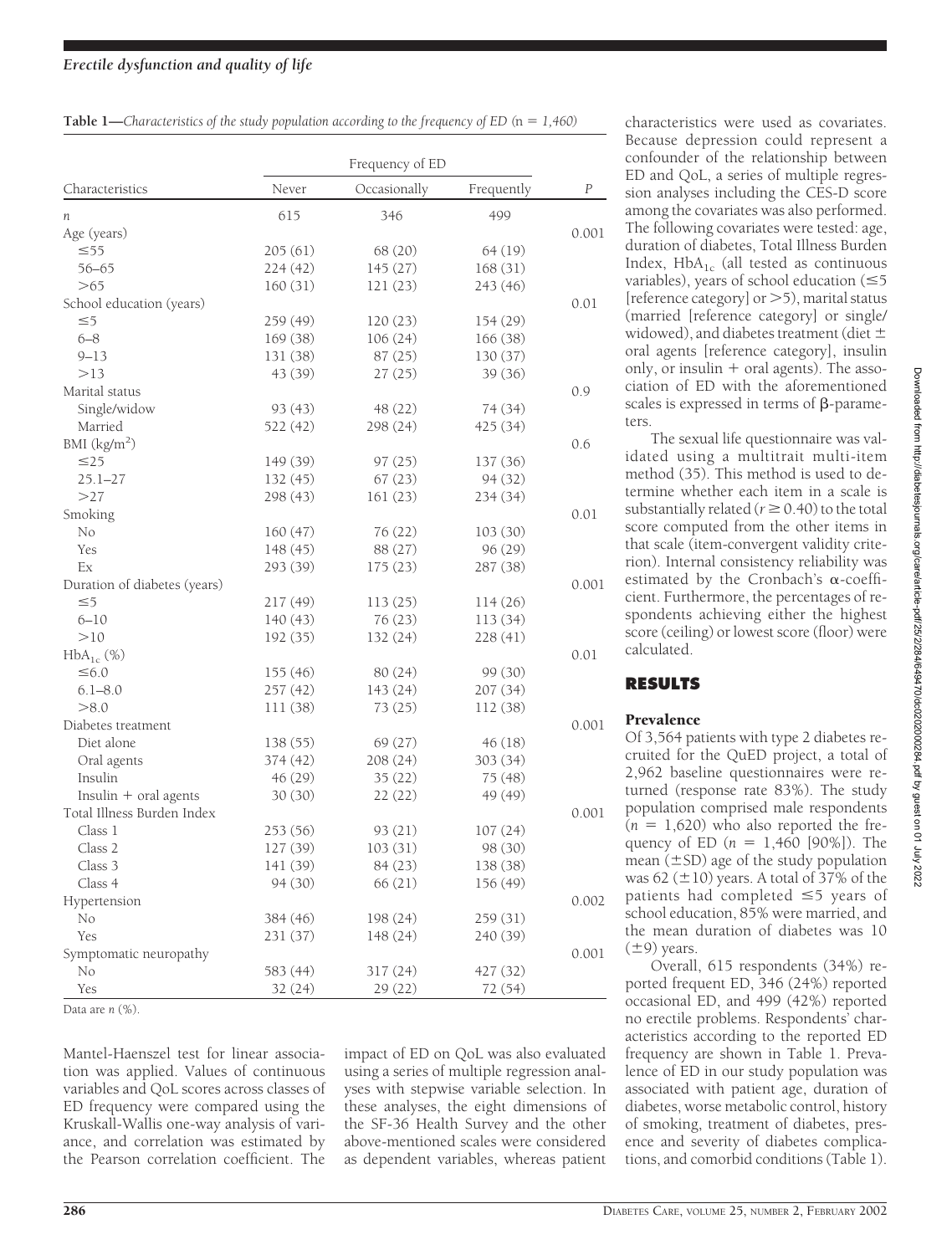**Table 2—***QoL scale scores according to ED frequency*

|                            | Frequency of ED | Pearson         |                 |                            |  |
|----------------------------|-----------------|-----------------|-----------------|----------------------------|--|
| Scales                     | Never           | Occasionally    | Frequently      | correlation<br>coefficient |  |
| SF-36 Physical functioning | $84.3 \pm 18.8$ | $80.6 \pm 20.6$ | $74.2 \pm 23.8$ | $-0.19$                    |  |
| SF-36 Role physical        | $74.3 \pm 36.6$ | $69.9 \pm 37.9$ | $56.5 \pm 43.3$ | $-0.19$                    |  |
| SF-36 Bodily pain          | $77.8 \pm 23.9$ | $72.4 \pm 25.7$ | $66.8 \pm 26.5$ | $-0.17$                    |  |
| SF-36 General health       | $61.2 \pm 18.9$ | $58.7 \pm 18.5$ | $50.9 \pm 20.3$ | $-0.22$                    |  |
| SF-36 Vitality             | $66.6 \pm 19.0$ | $63.2 \pm 18.0$ | $56.0 \pm 20.7$ | $-0.22$                    |  |
| SF-36 Social functioning   | $77.6 \pm 23.3$ | $74.8 \pm 22.2$ | $66.2 \pm 26.1$ | $-0.20$                    |  |
| SF-36 Role emotional       | $75.2 \pm 36.4$ | $71.4 \pm 38.7$ | $56.4 \pm 43.1$ | $-0.21$                    |  |
| SF-36 Mental health        | $73.1 \pm 18.3$ | $69.9 \pm 17.6$ | $64.7 \pm 21.3$ | $-0.18$                    |  |
| Diabetes health distress   | $26.2 \pm 24.1$ | $29.2 \pm 22.6$ | $38.8 \pm 26.4$ | 0.22                       |  |
| Diabetes-related stress    | $43.5 \pm 19.6$ | $45.9 \pm 18.1$ | $50.0 \pm 20.7$ | 0.14                       |  |
| Sexual life                | $87.3 \pm 15.5$ | $73.7 \pm 17.5$ | $61.8 \pm 23.4$ | $-0.44$                    |  |
| CES-D                      | $16.1 \pm 8.9$  | $18.9 \pm 9.3$  | $20.1 \pm 10.2$ | 0.15                       |  |

Data are means  $\pm$  SD. *P* < 0.0001 for all the differences (Kruskall-Wallis one-way analysis of variance and Pearson correlation coefficient).

These findings agree with the existing scientific literature on ED (4,9).

# QoL evaluation

Validation of the Italian version of the sexual life questionnaire showed that the instrument has excellent psychometric characteristics, with a Cronbach's  $\alpha$ -coefficient of 0.83, manifestly exceeding the minimum accepted value of 0.70 (36). The percentage of patients providing responses for every item in the scale was 86%, and for all items, the item-scale correlation was higher than the 0.40 accepted standard (range 0.50–0.71). Less than 1% of the patients scored at floor and 16.9% scored at ceiling.

Examination of the mean scores revealed a close relationship between the presence of ED and a worse subjective perception of health status, for all dimensions assessed by both specific and generic instruments. In particular, patients with ED had lower scores (i.e., worse QoL) in all the SF-36 subscales (Table 2); greater differences were seen for role physical, role emotional, and social functioning dimensions.

Likewise, men with self-reported ED showed significantly higher levels of diabetes-specific health distress, worse psychological adaptation to diabetes, and a less satisfactory sexual life (Table 2).

ED was also associated with higher CES-D scores: 45.6% of patients with frequent ED reported severe depressive symptoms (i.e. CES-D scores  $\geq$ 21). Cor-

responding figures for those with occasional ED were 42.4 and 29.6% in the remainder ( $\chi^2$ <sub>MH</sub> = 29.8, *P* = 0.001). The relative proportions of patients with scores  $\geq 16$  were 62.5, 60.6, and 47.2%, respectively ( $\chi^2_{\text{MH}} = 26.0, P = 0.001$ ).

The analysis of the individual items of the sexual life questionnaire showed that 50% of the patients with ED considered diabetes to have a great impact on their sexual life, whereas one third (31%) regarded its presence as irrelevant. Among the other factors examined, overall physical health conditions (38%) and general lack of interest in sex (28%) were those

more frequently considered to heavily influence sexual life.

Overall, only 10.1% of the patients (13.5% among those with ED) reported that their doctors had asked them at every visit/almost every visit about their sexual problems, whereas 63% declared that their physicians had never investigated these aspects. No major differences were seen between settings of care (62% among patients attending diabetes outpatient clinics and 66% among those in the charge of general practitioners;  $\chi^2 = 2.2$ ,  $P = 0.3$ .

The results of multivariate analyses adjusted for patient characteristics showed that the presence of ED was significantly associated with all the QoL dimensions explored (Table 3). When the CES-D score was included as a covariate in the models, ED still remained an independent correlate of diabetes-related stress, diabetes health distress, sexual life questionnaire, and the mental health subscales of the SF-36. On the other hand, the association with the physical components of the SF-36 was no longer significant, showing that depression was an important confounder for the correlation between ED and physical functioning but not for its association with psychological well-being (Table 3).

Multivariate analyses also revealed an independent association between higher levels of  $HbA_{1c}$  and diabetes-specific health distress ( $\beta$  = 1.14, *P* = 0.005) and poor psychological adaptation to diabetes

Table 3— $\beta$ -parameters associated with ED in multiple regression analyses with each dimen*sion of QoL as dependent variable*

|                            | Multiple regression<br>model without CES-D<br>score as a covariate |        | Multiple regression<br>model with CES-D<br>score as a covariate |        |
|----------------------------|--------------------------------------------------------------------|--------|-----------------------------------------------------------------|--------|
| QoL dimension              | β                                                                  | P      | β                                                               | P      |
| SF-36 Physical functioning | $-2.65$                                                            | 0.03   | $-1.93$                                                         | 0.1    |
| SF-36 Role physical        | $-7.47$                                                            | 0.002  | $-2.49$                                                         | 0.3    |
| SF-36 Bodily pain          | $-5.59$                                                            | 0.0009 | $-2.52$                                                         | 0.09   |
| SF-36 General health       | $-4.93$                                                            | 0.0001 | $-3.80$                                                         | 0.0004 |
| SF-36 Vitality             | $-5.97$                                                            | 0.0001 | $-4.50$                                                         | 0.0001 |
| SF-36 Social functioning   | $-5.79$                                                            | 0.0001 | $-3.02$                                                         | 0.01   |
| SF-36 Role emotional       | $-11.84$                                                           | 0.0001 | $-9.36$                                                         | 0.0001 |
| SF-36 Mental health        | $-6.93$                                                            | 0.0001 | $-3.32$                                                         | 0.0002 |
| Diabetes health distress   | 10.99                                                              | 0.0001 | 6.86                                                            | 0.0001 |
| Diabetes-related stress    | 3.30                                                               | 0.006  | 2.37                                                            | 0.03   |
| Sexual life                | $-22.53$                                                           | 0.0001 | $-20.79$                                                        | 0.0001 |

Two sets of  $\beta$ -parameters are presented: the first relative to regression models not including CES-D values among the covariates, the second with CES-D values forced in the model.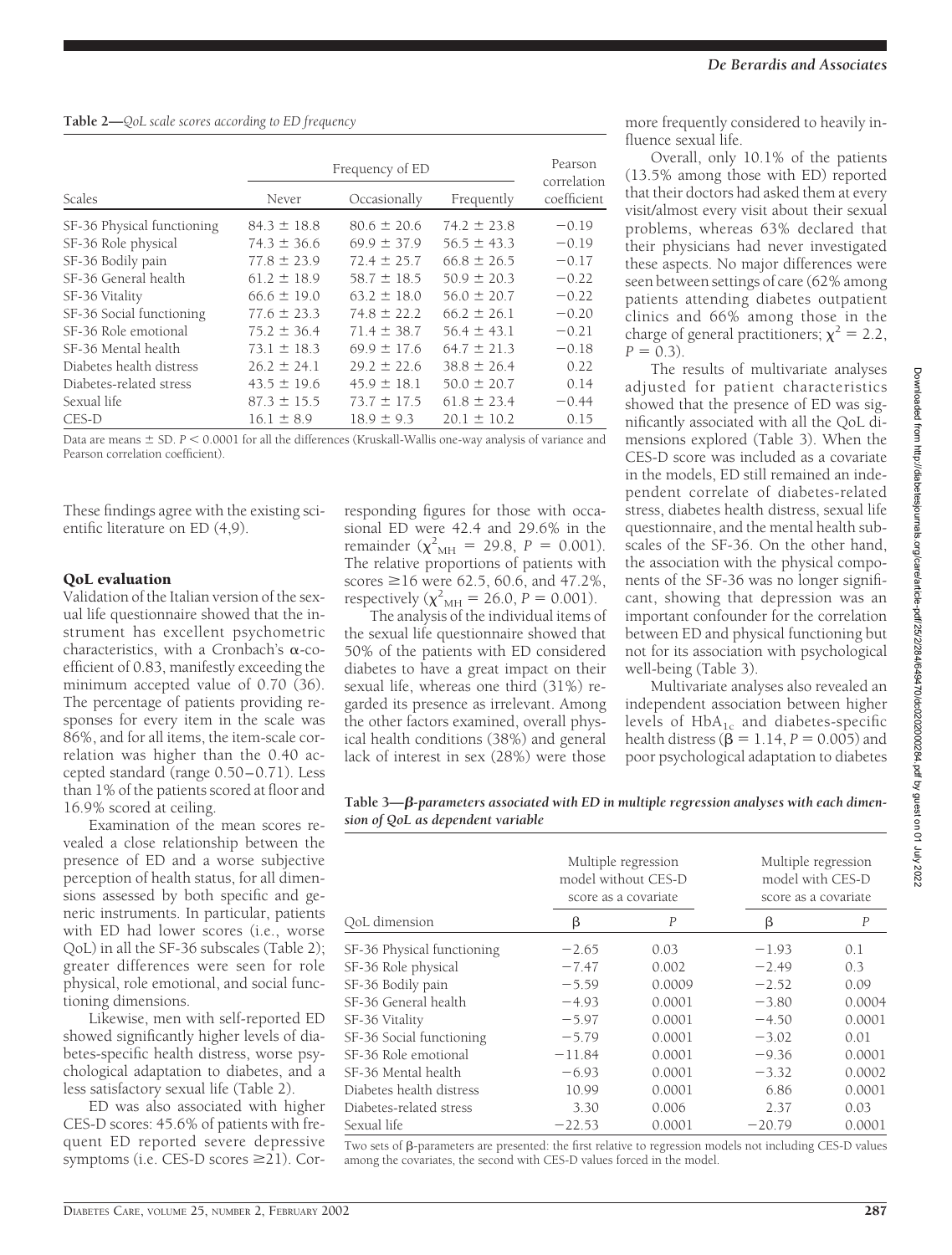$(\beta = 1.18, P = 0.0004)$ . Both scales were also significantly associated with CES-D scores ( $\beta$  = 0.96, *P* = 0.0001 and  $\beta$  =  $0.61, P = 0.0001$ , respectively).

We also performed all the previous analyses by taking the multilevel nature of the data into account (patients clustered within physician/practice). Nevertheless, as also described in a previous paper (34), the effect of setting-related characteristics on QoL scores was irrelevant and statistically not significant. Furthermore, the -parameters relative to ED were not affected by the application of multilevel analyses.

**CONCLUSIONS** — To our knowledge, this is the largest study evaluating QoL in diabetic patients with ED. Subjects were recruited by a broad range of diabetes clinics and general practitioners reflecting different geographic areas and practice styles. Furthermore, the excellent psychometric properties of the instruments applied and the high response rate make our findings highly reliable and generalizable to the ambulatory population of patients with type 2 diabetes.

Our data show that ED is a very common problem, affecting one third of patients with type 2 diabetes, and that it is related to health status perception. A similar association has been found consistently with instruments covering a large array of QoL dimensions. In particular, patients with ED showed higher levels of frustration and discouragement and a lower acceptance of diabetes, which were, in turn, related to worse metabolic control and higher levels of depressive symptoms. These associations remained highly significant, even after adjusting the analyses for clinical and patient-related characteristics, thus excluding the possible confounding effect of other variables.

Another important finding of our study is the dramatic increase in the risk of depression given by the concomitant presence of diabetes and ED. In fact, in our sample, almost two thirds of the patients reporting ED also had CES-D values indicative of depressive symptoms. In the general male population of the Massachusetts Male Aging Study, involving 1,265 subjects aged 40-70 years (35% with ED), the percentage of patients with CES-D scores  $\geq 16$  remained  $\leq 15\%$  in all age strata (37). The prevalence of depressive symptoms in our patients with ED

was also higher than that reported in previous studies of diabetic adults (38–41).

These findings are particularly important in light of the large body of evidence suggesting that depression, as measured by high CES-D scores, represents a risk factor for cardiovascular events (42–45), hypertension (46), and mortality (47).

It has been recently suggested that the effects of depressive symptoms, cardiovascular disease, and ED are mutually reinforcing (48). Although the crosssectional nature of our analysis cannot clarify the causal link between depression and ED, it is important to stress that ED in men with diabetes is predominantly caused by organic factors. It is unlikely that the use of antidepressants and tranquilizers can account for our findings, because only a minority of patients were treated with these classes of drugs (2% of patients with ED were taking antidepressants and 6.8% were taking tranquilizers).

The hypothesis that depression might represent a confounder for the relationship between ED and other measures of psychological well-being was contraindicated by multivariate analyses. In fact, when CES-D score was added to the covariates, the  $\beta$ -parameters relative to the diabetes-specific measures and the mental components of the SF-36 showed only a moderate reduction with respect to the models not including CES-D scores, confirming their independent and statistically significant correlation with ED.

Although patients with ED confirmed our expectations in reporting a worse quality of sexual life, with diabetes and general health conditions considered the most common interfering factors, one third of the same patients reported that the impact of diabetes on their sexual lives was irrelevant. A general attitude of men with ED not to seek treatment because of ignorance, misinformation, and embarrassment has already been described (49). On the other hand, the tendency of physicians not to investigate sexual problems in diabetic patients and the need for clinician-initiated discussion regarding this issue have also been recently pointed out (50) and further confirmed by our data, which showed that two thirds of the patients were never asked about their sex lives in the past 12 months. Both general practitioners and specialists should thus increase their attention to sexual disorders, which are often not considered an

important medical problem or are viewed as overshadowed by other medical conditions. Encouraging patients to openly discuss these problems could reassure them about the availability of successful and reasonably safe treatments. It would also allow an effective investigation, beyond sexual dysfunction, of the relevant additional risk of mainly cardiovascular morbidity and mortality conferred by the concomitant presence of ED and depression.

Two potential methodological limitations of our study must be discussed. The presence of ED was based on patient selfreport, without any attempt to clinically confirm the diagnosis. Nevertheless, selfreport techniques have been widely used to estimate the prevalence of sexual dysfunction (4,8,9,14), and our findings are highly consistent with previous data showing a prevalence of ED of 37% in an Italian population of  $>8,000$  patients with type 2 diabetes (4). Furthermore, subjective evaluation of the individual' s erection and satisfaction for sexual life are more likely to influence psychological well-being rather than the objective evaluation of the degree of ED.

Second, the cross-sectional nature of our study does not allow us to draw definitive conclusions about the causal link between ED and QoL. These aspects will be further investigated in the longitudinal phase of the project, which is currently underway.

In conclusion, ED is negatively associated with an array of dimensions of psychological well-being. The strong association between sexual dysfunction and impaired QoL justifies recognition of ED in diabetic patients as a significant public health problem and calls for a much greater attention to the identification of patients suffering from ED. To this respect, sexual function should be considered an integral part of overall health in diabetic patients.

**Acknowledgments**— This study was supported by Pfizer Italiana S.p.A. G.D.B. is supported by Sergio Cofferati fellowship.

We thank Mira Johri for English revision of the manuscript.

Parts of this study were presented in abstract form at the 61st scientific sessions of the American Diabetes Association, Philadelphia, Pennsylvania, 22–26 June 2001.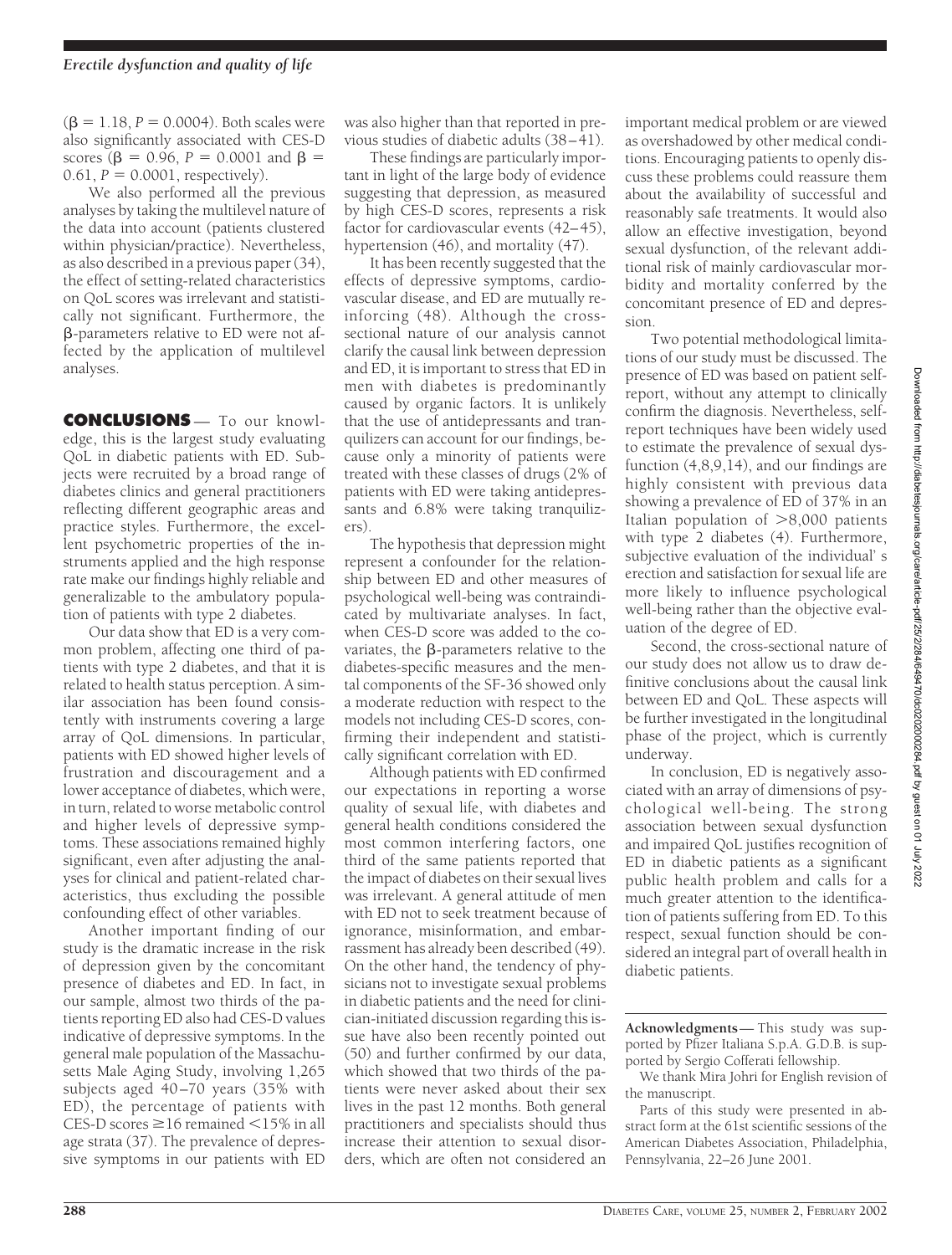#### Scientific committee

Vittorio Caimi, MD; Fabio Capani, MD; Andrea Corsi, MD; Roberto Della Vedova, MD; Massimo Massi Benedetti, MD; Antonio Nicolucci, MD; Claudio Taboga, MD; Massimo Tombesi, MD; Giacomo Vespasiani, MD.

#### Investigators

**Diabetologists:** Rinaldi R, Papini E, Pagano A, Petrucci L - Albano Laziale (RM); Maresca P, Malvicino F - Alessandria; Corsi A, Torre E, Ponzani P, Menozzi F - Arenzano (GE); Baracchi S, Iorini M - Asola (MN); Gentile L - Asti; Di Berardino P - Atri (TE); Dell'Aversana P - Aversa (CE); Savino T - Bari; Amore G - Bassano Del Grappa (VI); Zerella F - Benevento; Travaglino F, Morone G - Biella; Pinna N - Borgosesia (VC); Poli MA - Bovolone (VR); Sanna AM, Carboni L, Farci F, Contini P, Brundu M - Cagliari; Nativo B, Medico C - Caltagirone (CT); Vancheri F, Burgio A - Caltanissetta; De Fini M - Carbonara (BA); Vincis L, Renier G - Carbonia (CA); Bargero G, Caramellino A, Ghezzo G - Casale Monferrato (AL); Grosso J - Castel di Sangro (AQ); De Simone G, Gentile S, Gaeta I - Castellammare di Stabia (NA); Cafaro A - Castellaneta (TA); Panzolato L - Castiglione delle Stiviere (MN); Trinelli V - Cirie` (TO); Campanelli C, Norgiolini R - Citta` di Castello (PG); Pastorelli R, Fiore S - Colleferro (RM); Testero S - Cologno Monzese (MI); Staianò A - Corigliano Calabro (CS); Cazzalini C, Menozzi F, Inzoli S, Valsecchi C - Crema (CR); Borretta G, Magro G, Cesario F, Piovetan A, Procopio M - Cuneo; De Giuli G - Darfo Boario Terme (BS); Marelli G, Bellato L - Desio (MI); Richini D - Esine (BS); Muscogiuri A, Tanzarella F - Francavilla Fontana (BR); Santilli E, Versace GS - Frascati (RM); Morandi G, Mazzi C - Gallarate (VA); Melga P, Cheli V, De Pascale A - Genova; Majellaro V - Giovinazzo (BA); D'Ugo E - Gissi (CH); Pisano G, Vacca F, Fois A - Isili (NU); Morea A - Isola della Scala (VR); De Giorgio L, Lecis R - La Spezia; Pupillo M - Lanciano (CH); Tagliaferri M, Vitale C - Larino (CB); Nuzzo M, Formoso G, Cosi D - Lecce; Caldonazzo A - Leno (BS); Lorenti I - Lentini (SR); Barbaro D, Orsini P - Livorno; Guarneri R, Guarneri I - Locri (RC); Maolo G, GiovagnettiM-Macerata; Saggiani F, Pascal G, Dina E - Mantova; Sciangula L, De Patre P,

Azzalini F, Mauri C, Roncoroni C - Mariano Comense (CO); Venezia A, Morea R - Matera; Pata P, Mancuso T, Cozzolino A, De Francesco C - Messina; Negri S, Adda G, Zocca A, Perdomini AG, Pizzi GL - Milano; Gentile S, Guarino G, Oliviero B, Scurini C, Turco S, Fischetti A, Marino MR, Di Giovanni G, Borrelli G - Napoli; Trovati M, Ponziani MC - Orbassano (TO); Torchio G, Palumbo P - Paderno Dugnano (MI); Belotti ML - Palazzolo sull' Oglio (BS); Provenzano V, Imparato S, Aiello V - Partinico (PA); Bazzano S, Nosetti G - Pavia; Antonacci E - Penne (PE); Capani F, Vitacolonna E, Ciccarone E, Ciancaglini R, Di Martino G, La Penna G - Pescara; Galeone F - Pescia (PT); Giorgi D Pierfranceschi, De Joannon U, Matteo M, Bianco M, Zavaroni D - Piacenza; Ruffino C - Pietra Ligure (SV); Bassi E, Ghirardi R - Pieve di Coriano (MN); Lieto C - Pomigliano d'Arco (NA); De Simone G, Riccio M - Portici (NA); Gelisio R, Moretti M - Portogruaro (VE); Bianchi A, Dagani R - Rho (MI); Tatti P, Di Mauro P, Cristofanelli D, Cappelloni D, Urbani A, Leotta S, Ceccarelli G, Mauceri M, La Saracina MF, Baldelli A, Napoli A, Morano S, Cipriani R, Gabriele A, Pantellini F, Liguori M, Laurenti O, De Mattia G - Roma; Monesi G, Mollo F, Manunta R, Lisato G, Beretta F, Bellinetti L, Bordon P - Rovigo; Bagolin E - San Donà di Piave (VE); Clementi L, Vespasiani G - San Benedetto del Tronto (AP); Del Vecchio E, Orio F, Caggiano D, Tenuta M - Salerno; Arca GM, Scardaccio V - Sassari; Diana A, Montegrosso G, Grottoli S, Tati M, Della Valle MP - Savigliano (CN); Galenda P - Sondalo (SO); Libera E - Sondrio; Diodati MB, Tritapepe A - Sulmona (AQ); Coppola C, Bosi M - Suzzara (MN); Magno M, Scarpa E - Taranto; Lattanzi E, Damiani G, Di Michele D, Fava A, Di Pietro E, Brancali M - Teramo; Veglio M, D'Andrea M, Grassi A, Bruno A, Pisu E, Bruno G, Tagliaferro V, Passera P, Trento M, Mornile A - Torino; Margiotta A - Tradate (VA); Bossi A - Treviglio (BG); Taboga C, Mreule S, Noacco C, Colucci F, Tonutti L - Udine; Sposito S - Velletri (RM); Bogazzi AR - Venaria (TO); Moro E, Zanbon C, Pais M, Bittolo Bon G, Sfriso A - Venezia; Francesconi MF, Erle G - Vicenza. **General practitioners:** Sabbi D - Arquata

Scrivia (AL); Mazzarino A - Aversa (CE); Lippa L - Avezzano (AQ); Casassa Vigna M - Balangero (TO); D'Alessandro A - Bari; Caniglia N - Barrea (AQ); Brancati F - Brugherio (MI); Omati G - Bussero (MI); Danti G - Buttapietra (VR); Pascali L - Camerano (AN); Ragazzi G - Camisano Vicentino (VI); Di Paolo L - Campo Di Giove (AQ); Di Febo E - Carsoli (AQ); Ferrari P, Ballarini L - Castel D'azzano (VR); Tonello P - Castelgomberto (VI); Capilupi V - Catanzaro; De Giorgi D - Cavallino (LE); Spiezio C - Ciriè (TO); Della Cagnoletta F - Colorina (SO); Beretta E - Concorezzo (MI); Nepote Fus MT, Rapacciuolo T - Corio (TO); Cannelli B - Corridonia (MC); Metrucci A - Cutrofiano (LE); Veldorale A - Druento (TO); Ioverno E, Visentin G - Dueville (VI); Bellino L -Firenze; Brizio E - Fossano (CN); Zanellato E - Front (TO); Frapporti G - Fumane (VR); Della Vedova R - Gradisca d' Isonzo (GO); Gesualdi F - Latronico (PZ); Mola E, Bosco T, Fiume D - Lecce; Falcoz M - Loira (TV); Martinelli G - Lovere (BG); Tombesi M, Caraceni L - Macerata; Di Giovanbattista E - Magnano in Riviera (UD); Ermacora T - Maiano (UD); Gualtiero A - Malo (VI); Morelli F, Capozza G - Matera; Musso M - Mathi (TO); Pagliani S, Longoni P - Milano; Caimi V, Parma E, Riva MG, Bosisio M - Monza (MI); Bertini L - Monzuno (BO); Barra R, D'Alessandro FM, Alano R - Napoli; Barberio L - Paganica (AQ); Petrona Baviera F - Palermo; De Matteis C - Paola (CS); Anglano B - Verona; Scarpolini P - Pescantina (VR); Milano M, Bernabè S - Pianezza (TO); Ferrara F - Pisticci (MT); Filippi S - Pontremoli (MS); Tosetti C - Porretta Terme (BO); Dorato P - Pozzuoli (NA); Moro A - Preganziol (TV); La Terra Bella B - Ragusa; Marziani M - Reggio Emilia; Burzacca S - Rivalta Di Torino (TO); Zamboni A - Ro (FE); Saliceti F, Bartoletti PL, Spalletta L - Roma; Bonicatto L - San Francesco al Campo (TO); Catalano A - San Leucio del Sannio (BN); Crapesi L - San Lorenzo Isontino (GO); Greco M - San Pietro in Lama (LE); Mattana G - San Sperate (CA); Agnolio ML - Sandrigo (VI); Piazza G - Santorso (VI); Lattuada G - Saronno (VA); Gambarelli L - Scandiano (RE); Bussotti A - Sesto Fiorentino (FI); Pinsuti A - Sinalunga (SI); Signorati L - Sommacampagna (VR); Baggi V - Sordio (LO); Riundi R - Sumirago (VA); Uberti M, Mondazzi AR, Massaro R - Torino; Massignani D - Valdagno (VI); Gazzetta F, Bianchetti F, Molla D - Varese; Marino R, Gribaldo E - Venaria (TO); Aramini E - Vercelli; Galopin T, Pettenella G, Bonollo E, Botto Micca M, Mezzasalma G - Verona; Luvisi PF - Viareggio (LU); Frigo A, Cabri G, Simionato C - Vi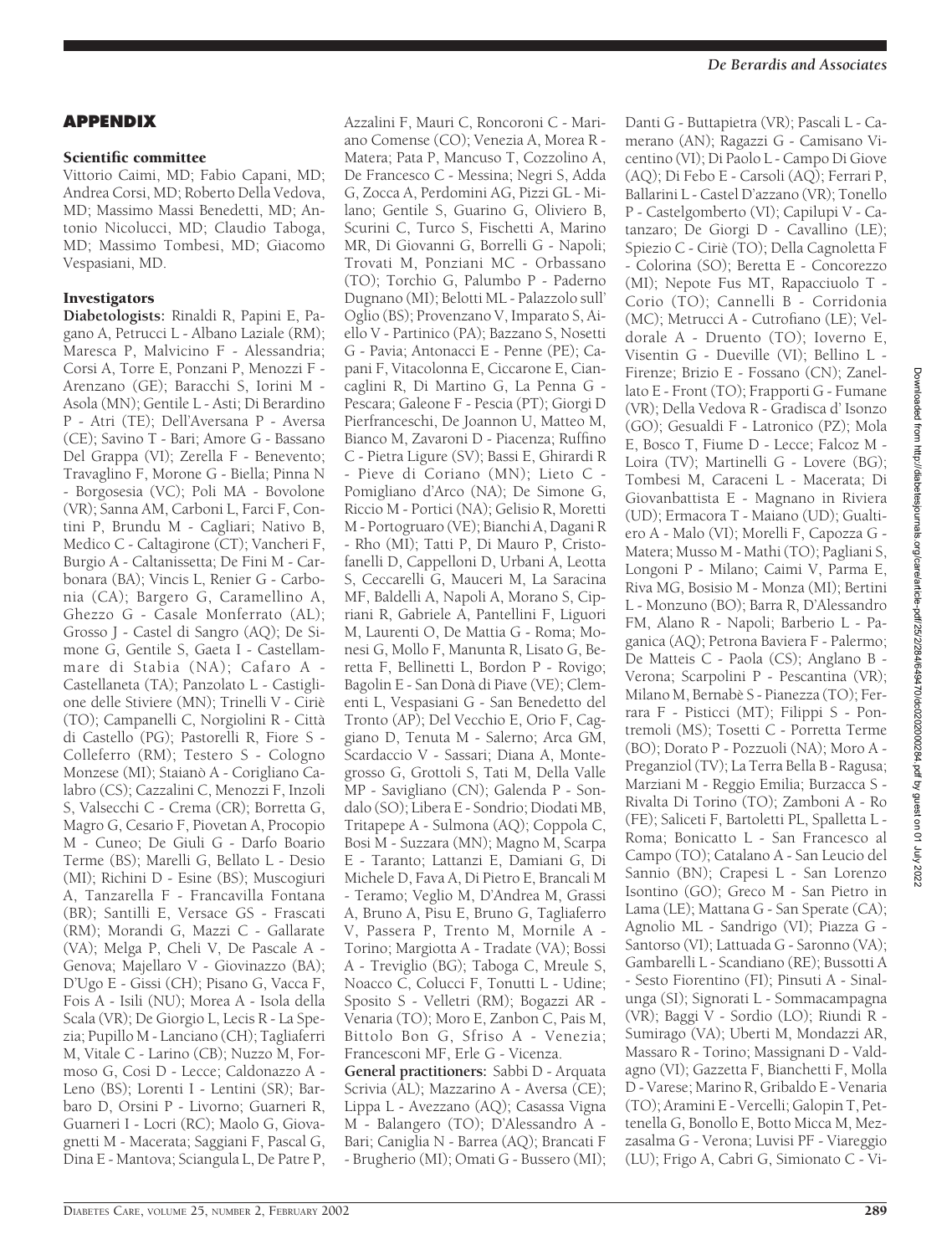cenza; Bevilacqua S, Longhi L - Viterbo; Dezio G - Vittoria (RG).

#### **References**

- 1. McCulloch DK, Campbell IW, Wu FC, Prescott RJ, Clarke BF: The prevalence of diabetic impotence. *Diabetologia* 18:279– 283, 1980
- 2. Rubin A, Babbott D: Impotence in diabetes mellitus. *JAMA* 168:498–500, 1958
- 3. Zemel P: Sexual dysfunction in the diabetic patient with hypertension. *Am J Cardiol* 61:27H–33H, 1988
- 4. Fedele D, Bortolotti A, Coscelli C, Santeusanio F, Chatenoud L, Colli E, Lavezzari M, Landoni M, Parazzini F, on behalf of Gruppo Italiano Studio Deficit Erettile nei Diabetici: Erectile dysfunction in type 1 and type 2 diabetics in Italy. *Int J Epidemiol* 29:524–531, 2000
- 5. Fedele D, Coscelli C, Santeusanio F, Bortolotti A, Chatenoud L, Colli E, Landoni M, Parazzini F, on behalf of Gruppo Italiano Studio Deficit Erettile nei Diabetici: Erectile dysfunction in diabetic subjects in Italy. *Diabetes Care* 21:1973–1977, 1998
- 6. Hekim LS, Goldstein I: Diabetic sexual dysfunction. *Endocrinol Metab Clin North Am* 23:379–400, 1996
- 7. Chew KK, Earle CM, Stuckey BGA, Jamrozik K, Keogh EJ: Erectile dysfunction in general medicine practice: prevalence and clinical correlates. *Int J Impot Res* 12:41– 45, 2000
- 8. Klein R, Klein BEK, Lee KE, Moss SE, Cruickshanks KJ: Prevalence of self-reported erectile dysfunction in people with long-term IDDM. *Diabetes Care* 19:135– 141, 1996
- 9. Feldman HA, Goldstein I, Hatzichristou DG, Krane RJ, McKinlay JB: Impotence and its medical and psychosocial correlates: results of the Massachusetts Male Aging Study. *J Urol* 151:54–61, 1994
- 10. Whitehead ED, Klyde BJ: Diabetes-related impotence in the elderly. *Clin Geriatr Med* 6:771–795, 1990
- 11. Saenz de Tejada I, Goldstein I: Diabetic penile neuropathy.*Urol Clin North Am* 15: 17–22, 1988
- 12. Braunstein GD: Impotence in diabetic men. *Mt Sinai J Med* 54:236–240, 1987
- 13. NHI Consensus Development Panel on Impotence: NHI Consensus Conference: Impotence. *JAMA* 270:83–90, 1993
- 14. Laumann EO, Paik A, Rosen RC: Sexual dysfunction in the Unites States. *JAMA* 281:537–544, 1999
- 15. Langtry HD, Markham A: Sildenafil: a review of its use in erectile dysfunction. *Drugs* 57:967–989, 1999
- 16. Rendell MS, Rajfer J, Wicker PA, Smith

MD, for the Sildenafil Diabetes Study Group: Sildenafil for treatment of erectile dysfunction in men with diabetes: a randomized controlled trial. *JAMA* 281:421– 426, 1999

- 17. Smith KJ, Roberts MS: The cost-effectiveness of sildenafil. *Ann Intern Med* 132:933–937, 2000
- 18. Tan HL: Economic cost of male erectile dysfunction using a decision analytic model: for a hypothetical managed-care plan of 100,000 members. *Pharmacoeconomics* 17:77–107, 2000
- 19. McMahon CG, Samali R, Johnson H: Efficacy, safety and patient acceptance of sildenafil citrate as treatment for erectile dysfunction. *J Urol* 164:1192–1196, 2000
- 20. Jarow JP, Burnett AL, Geringer AM: Clinical efficacy of sildenafil citrate based on etiology and response to prior treatment. *J Urol* 162:722–725, 1999
- 21. Williams G, Abbou CC, Amar ET, Desvaux P, Flam TA, Lycklama À, Nijeholt GAB, Lynch SF, Morgan RJ, Müller SC, Porst H, Pryor JP, Ryan P, Witzsch UKF, Hall MM, Place VA, Spivack AP, Todd LK, Gesundheit N: The effect of transurethral alprostadil on the quality of life of men with erectile dysfunction, and their partners. *Br J Urol* 82:847–854, 1998
- 22. Willke RJ, Glick HA, McCarron TJ, Erder MH, Althof SE, Linet OI: Quality of life effects of alprostadil therapy for erectile dysfunction. *J Urol* 157:2124–2128, 1997
- 23. Willke RJ, Yen W, Parkerson GR, Linet OI, Erder MH, Glick HA: Quality of life effects of alprostadil therapy for erectile dysfunction: results of a trial in Europe and South Africa. *Int J Impot Res* 10:239– 246, 1998
- 24. Schiel R, Muller UA: Prevalence of sexual disorders in a selection-free diabetic population (JEVIN). *Diabetes Res Clin Pract* 44:115–121, 1999
- 25. Greenfield S, Sullivan L, Dukes KA, Silliman R, D'Agostino R, Kaplan SH: Development and testing of a new measure of case mix for use in office practice. *Med Care* 33 (Suppl.):AS47–AS55, 1995
- 26. Greenfield S, Kaplan SH, Silliman RA, Sullivan L, Manning W, D'Agostino R, Singer DE, Nathan DM: The uses of outcomes research for medical effectiveness, quality of care, and reimbursement in type 2 diabetes. *Diabetes Care* 17 (Suppl. 1):32–39, 1994
- 27. Ware J, Snow K, Kosinski M, Gandek B: *SF-36 Health Survey: Manual And Interpretation Guide*. Boston, MA, New England Medical Center Health Institute, 1993
- 28. Radloff LS: The CES-D scale: a self-report depression scale for research in the general population. *Appl Psychol Measurement* 1:385–401, 1977
- 29. Comstock GW, Helsing KJ: Symptoms of depression in two communities. *Psychol Med* 6:551–563, 1976
- 30. Schein RL, Koenig HG: The Center for Epidemiologic Studies-Depression (CES-D) Scale: assessment of depression in the medically ill elderly. *Int J Geriatr Psychiatry* 12:436–446, 1997
- 31. Lyness JM, Noel TK, Cox C, King DA, Conwell Y, Caine ED: Screening for depression in elderly primary care patients. *Arch Intern Med* 157:449–454, 1997
- 32. Dunn SM, Smartt HH, Beeney LJ, Turtle JR: Measurement of emotional adjustment in diabetic patients: validity and reliability of ATT39. *Diabetes Care* 9:480– 489, 1986
- 33. Apolone G, Mosconi P: The Italian SF-36 health survey: translation, validation and norming. *J Clin Epidemiol* 51:1025–1036, 1998
- 34. Franciosi M, Pellegrini F, De Berardis G, Belfiglio M, Cavaliere D, Di Nardo B, Greenfield S, Kaplan SH, Sacco M, Tognoni G, Valentini M, Nicolucci A, for the QuED Study Group: Quality of care and outcomes in type 2 diabetes: the impact of blood glucose self-monitoring on metabolic control and quality of life in type 2 diabetic patients: an urgent need for better educational strategies. *Diabetes Care* 24:1870–1877, 2001
- 35. Ware JE, Harris WJ, Gandek B, Rogers BW, Reese PR: *MAP-R for Windows: Multitrait/Multi-Item Analysis Program - Revised User's Guide*. Boston, MA, Health Assessment Lab, 1997
- 36. Nunnally JC: *Psychometric Theory*. New York, McGraw-Hill, 1978
- 37. Araujo AB, Durante R, Feldman HA, Goldstein I, McKinlay JB: The relationship between depressive symptoms and male erectile dysfunction: cross-sectional results from the Massachusetts Male Aging Study. *Psychosom Med* 60:458–465, 1998
- 38. Peyrot M, Rubin RR: Levels and risks of depression and anxiety symptomatology among diabetic adults. *Diabetes Care* 20: 585–590, 1997
- 39. Gary TL, Crum RM, Cooper-Patrick L, Ford D, Brancati FL: Depressive symptoms and metabolic control in African-Americans with type 2 diabetes. *Diabetes Care* 23:23–29, 2000
- 40. Gavard JA, Lustman PJ, Clouse RE: Prevalence of depression in adults with diabetes. *Diabetes Care* 16:1167–1178, 1993
- 41. Amato L, Paolisso G, Cacciatore F, Ferrara N, Canonico S, Rengo F, Varricchio M: Non-insulin-dependent diabetes mellitus is associated with a greater prevalence of depression in the elderly: The Osservatorio Geriatrico of Campania Region Group. *Diabete Metab* 22:314–318, 1996
- 42. Ferketich AK, Schwartzbaum JA, Frid DJ,